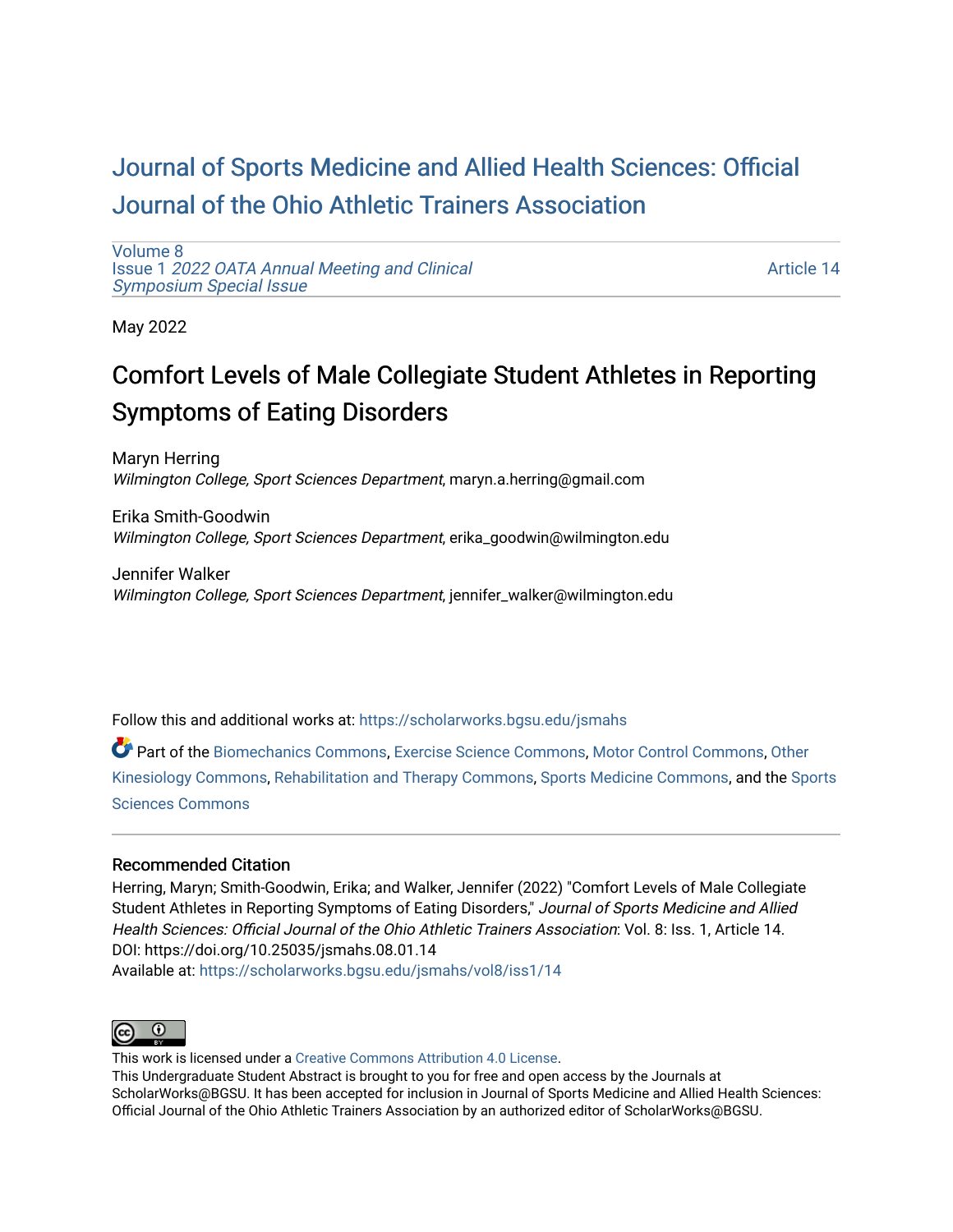## **Comfort Levels of Male Collegiate Student Athletes in Reporting Symptoms of** *Eating Disorders*

Maryn Herring; Erika Smith-Goodwin PhD, AT, ATC; Jennifer Walker M.A., AT, ATC Wilmington College, Sport Sciences Department

### *OBJECTIVE*

The purpose of this study was to investigate the comfort levels of male student athletes at a Division III college in reporting symptoms of eating disorders to Athletic Trainers.

### *DESIGN.and.SETTING*

Descriptive survey research. A paper survey was delivered to male student athletes. The independent variable was male student athletes and the dependent variable was comfort levels in reporting eating disorders symptoms. 

### *PARTICIPANTS*

233 male student athletes (convenience sample). Return rate of  $85\%$  (n=196). 34%(n=67) freshmen, 38%(n=54) sophomores,  $19\frac{1}{9}$  (n=36) juniors, and  $20\%$ (n=38) seniors.  $68\%$ (n=132) had a male team athletic trainer and  $32\%$ (n=63) had a female athletic trainer.  $5\frac{m}{n}=10$  wrestlers,  $5\%$ (n=10) swimmers,  $16\%$ (n=31) soccer,  $5\%$ (n=9) lacrosse,  $40\%$ (n=79) football, 7%(n=14) cross country/track/field,  $8\%$ (n=16) basketball, and  $14\%$ (n=27) baseball. 

#### *INTERVENTION*

19 questions survey instrument: 18 closed ended/one open-ended question. Face validity and content validity were established. IRB approval obtained. Descriptive statistics (frequency counts and percentages), Kruskal Wallis test (grouping variables: grade level and sport type) and Chi Square Test (grouping variable: gender of team athletic trainer) were used. Alpha level p=.05 *a priori*. *MAIN OUTCOME MEASUREMENT*  Likert scale questions with one open ended question. 

#### **RESLTS**

22%(n=41) strongly disagreed/disagreed that they are comfortable reporting symptoms of eating disorders to their certified athletic trainer.  $40\%$ (n=78) strongly agreed/agreed there is a gender-based stereotype in regard to eating disorders in male athletics.  $19\%$ (n=37) strongly agreed/agreed that eating disorders are not taken as seriously in male athletics as they are in female athletics.  $70\%$ (n=137) agreed/strongly agreed that they have experienced bad mental health days.  $61\%$ (n=100) agreed/strongly agreed that bad mental health affects their performance.  $66\%$ (n=129) agreed/strongly agreed that they are aware of the symptoms of eating disorders. 29%(n=57) strongly disagreed/disagreed that they would feel more comfortable reporting if their certified athletic trainer was male. Kruskal Wallis Test showed statistically significant difference  $(H=10.673, df=3, p=0.014)$  in reporting symptoms of eating disorders to the team athletic trainer.  $34\%$ (n=13) of seniors strongly agreed/agreed while  $61\%$ (n=41) of freshman strongly agreed/agreed. Kruskal Wallis Test showed statistically significant difference  $(H=25.026, df=7, p=<0.001)$  to restricting their eating to improve performance.  $51\%(n=16)$  of soccer players and  $58\%(n=8)$  of cross country/track and field athletes agreed/strongly agreed while  $66\%$ (n=52) of football players and 55%(n=15) of baseball players disagreed/strongly disagreed.  $32\%$ (n=20) of participants with a female athletic trainer